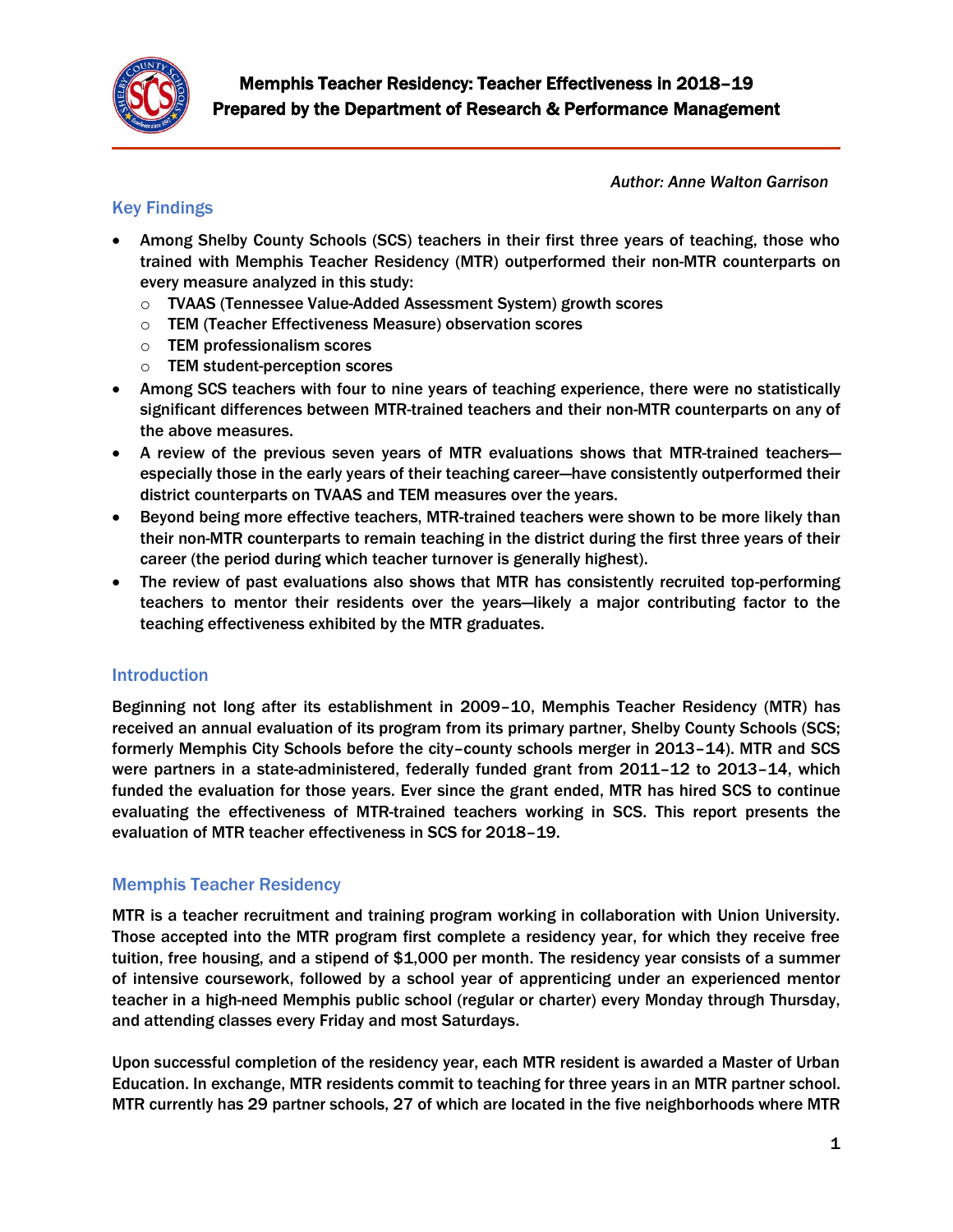

focuses its efforts. At least 60% of the students are economically disadvantaged in all the partner schools. Most of the schools are district-managed, but 11 are charter schools: two in SCS and nine in the Achievement School District (ASD). MTR graduates continue to receive formal and informal support and professional development throughout their three-year teaching commitment in an MTR partner school.

MTR requires graduates who do not fulfill their three-year teaching commitment to reimburse MTR in the amount of \$10,000 for each unfulfilled year—for a potential total of \$30,000. This provides strong incentive for MTR graduates to enter the teaching profession and remain in it for at least three years.

For most of its existence, MTR did not have a formal, codified partnership with SCS, even though the two organizations have worked with one another since MTR's inception. Beginning with the 2019– 20 school year, however, SCS will start paying MTR \$5,000 per year for each graduate who teaches at an SCS-managed school, for the first three years of their post-residency teaching career. This will help offset the roughly \$50,000 that MTR invests to train and support a resident over the four years of residency plus graduate commitment.

## **Methods**

This evaluation analyzed four measures to compare the teaching effectiveness of MTR-trained teachers with that of their counterparts who did not go through the MTR program. MTR/non-MTR comparisons were made for two groups of teachers: those with one to three years of SCS teaching experience and those with four to nine years. Three years is a logical cut-point because of: 1) the continued professional support MTR teachers receive for the first three years after graduating from the program, and 2) the financial arrangements mentioned above. The MTR graduates with more than three years of experience had been teaching between four and nine years, hence the 4-9 year category.

Independent samples t-tests were employed to make the comparisons. This method compares the mean score of one group to the mean score of another group and assesses the statistical significance of the difference between the two means. The four measures used for the MTR/non-MTR mean comparisons are discussed below.

## **Measures**

#### TVAAS Scores

The first measure consists of teachers' scores from the Tennessee Value-Added Assessment System (TVAAS). Teacher-level TVAAS data are designed to show how much *growth* a teacher's students exhibited on achievement tests from one year to the next. A teacher's TVAAS scores are generated by assessing her students' performance on end-of-year state-mandated assessments in light of those students' past performance on such assessments. Students outpacing their past performance will raise the teacher's TVAAS score, while students falling short of their past performance will lower it.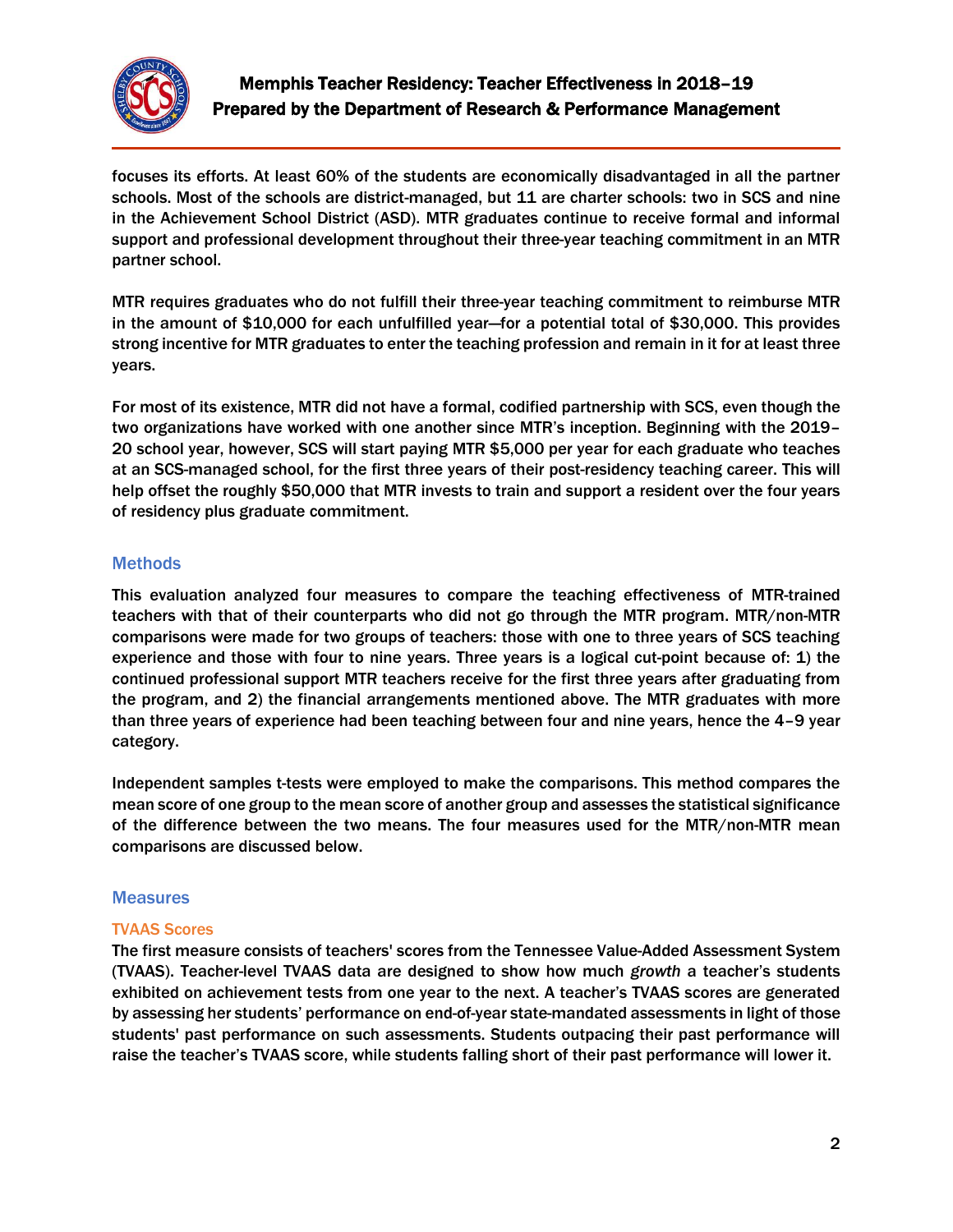

Teachers of tested subjects received a separate 2018–19 TVAAS effectiveness score for each subject or grade level tested, so if a teacher taught eighth-grade mathematics and Algebra I, he received two effectiveness scores. Teachers were also assigned an overall composite score, calculated as a 3 year, 2-year, or 1-year average, depending on the number of years of data available for each teacher. This inconsistency in composite scores is unfortunate, because it is important to be able to look at a teacher's overall TVAAS performance from year to year, without influence from previous years. This is especially important for the first few years of a teacher's career, when we expect the most dramatic improvements to occur.

Since the focus of this evaluation is on MTR teachers' performance specifically in 2018–19, it was necessary to create a single-year composite score for each teacher in the study. This was accomplished by using a weighted average, taking into account the number of students in each tested grade/subject. So if a teacher taught eighth-grade mathematics to 30 students and Algebra I to 120 students, the calculation gives the Algebra I score four times more weight than the eighthgrade mathematics score.

Each teacher's 2018–19 TVAAS composite was computed using the standardized, continuous index variable that underlies the ordinal TVAAS levels of 1 to 5 with which most Tennessee educators are familiar. The index variable consists of an estimate (produced by the TVAAS statistical model) divided by its standard error. The TVAAS effectiveness levels are derived from the values of the index variable as indicated in Table 1.

| Level        | Label                             | <b>Underlying index</b>   |
|--------------|-----------------------------------|---------------------------|
|              | Least effective                   | index $< -2$              |
| $\mathbf{2}$ | Approaching average effectiveness | $-2 \leq$ index $\leq -1$ |
| 3            | Average effectiveness             | $-1 \leq$ index $< 1$     |
| 4            | Above average effectiveness       | $1 \leq \text{index} < 2$ |
| 5            | Most effective                    | $2 \leq$ index            |

Table 1. Designation of TVAAS effectiveness levels based on TVAAS index

#### TEM Component Scores

The other three measures employed in this evaluation are all components of the TEM (Teacher Effectiveness Measure), which is SCS's teacher evaluation system. Every teacher receives a TEM score each year (unlike TVAAS, which applies only to teachers of tested subjects). The TEM comprises multiple measures: observations, professionalism, student perceptions, student achievement, and student growth. The TEM components are each rated on a 1–5 scale, as indicated in Table 2.

| Rating       | Label                                   |
|--------------|-----------------------------------------|
| 1            | <b>Significantly below expectations</b> |
| $\mathbf{2}$ | <b>Below expectations</b>               |
| 3            | <b>Meeting expectations</b>             |
| 4            | <b>Above expectations</b>               |
| 5            | <b>Significantly above expectations</b> |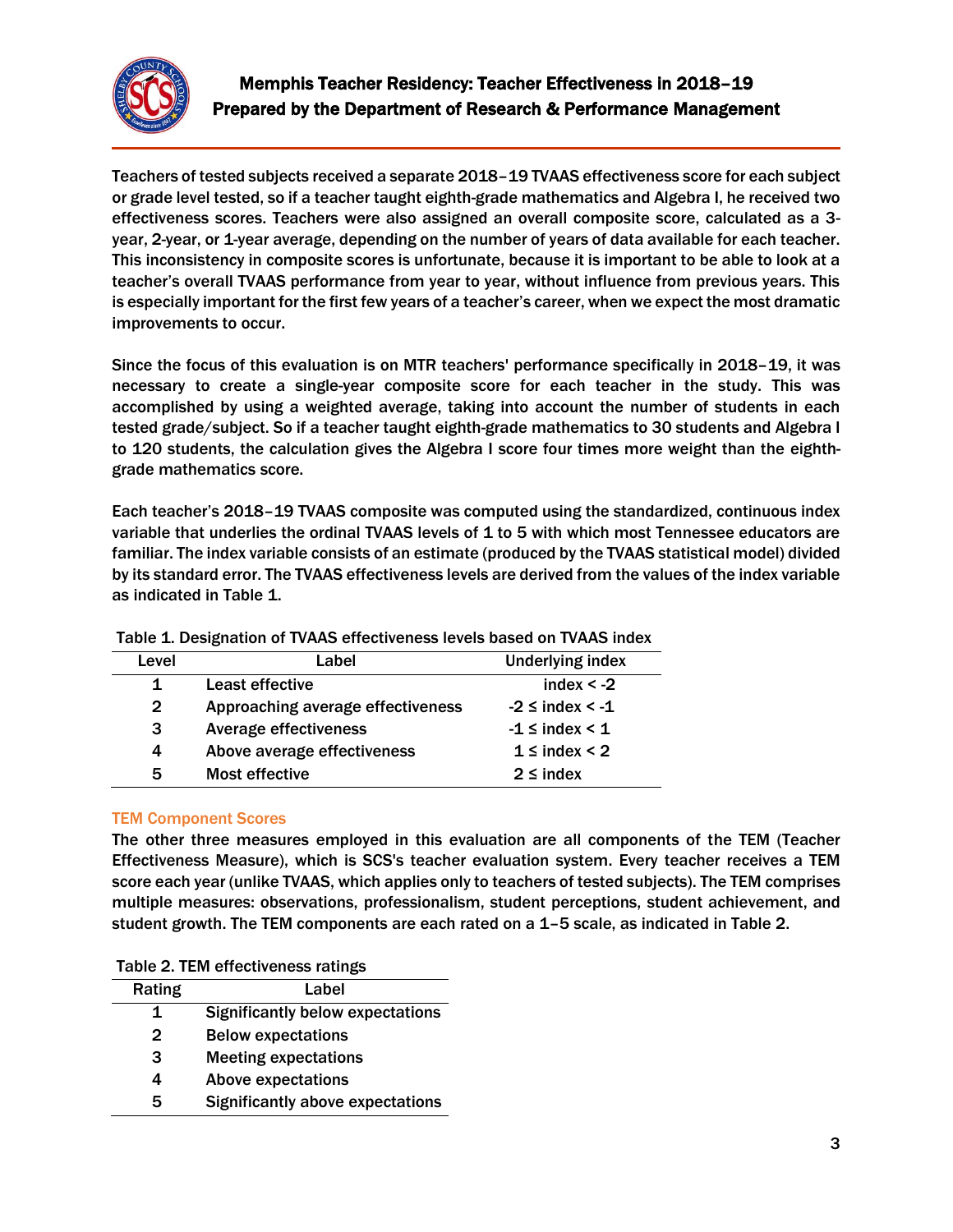

The components of the TEM are combined to create an overall TEM score. However, this evaluation separately analyzes three of the individual TEM components, because much of the overall TEM score consists—in varying degrees according to circumstance—of TVAAS performance. Since some teachers are assigned schoolwide TVAAS scores because they do not teach tested subjects, it is much more desirable to analyze separately: 1) TVAAS scores (for teachers of tested subjects), and 2) components of the TEM that are not related to achievement tests (for all teachers). The three nonachievement-related TEM components are discussed below.

*Observation scores.* Certified TEM observers conduct announced and unannounced observations of all SCS teachers (and other certified staff) throughout each school year. Principals, vice principals, assistant principals, PLC (professional learning community) coaches, content specialists, district coaches, National Board Certified Teachers, and specialty teachers are among the designated positions eligible to become certified TEM observers. New hires were to be observed four times throughout the year: once announced and three times unannounced. All other teachers were to have one announced and one unannounced observation, unless they had scored less than a 3 on any one of several TEM components the previous year. In that case, they were to have one announced and two unannounced observations. A teacher's final score on the observation component of the TEM consists of the average of all her observation scores for the year.

### *Professionalism scores.* From the 2018–19 TEM Manual (p.12):

*The Professionalism component is designed to capture a teacher's efforts to enhance their practice through professional learning and growth, use of data, school and community involvement, and leadership….*

*Teachers and school administrators will collect and document evidence of a teachers' [sic] professionalism throughout the course of the school year. The school administrator will then review the evidence and determine a final score during [a conference at the end of the school year…].*

*Administrators and teachers are encouraged to use the Professionalism Rubric Scoring Guide… to assist in evidence, artifact collection, and assigning ratings. Teachers should submit 3-5 relevant artifacts per indicator from the current school year.*

*Student-perception scores.* From the inception of the TEM through 2017–18, the district surveyed students twice a year using the Tripod survey instrument "to assess observable teaching practices in their classroom" (2017–18 TEM Manual, p.11). However, beginning in 2018–19, the district switched to the Panorama platform for its student-perception surveys. According to the Panorama Student Survey User Guide, "the survey measures student perceptions of teaching and learning, culture and climate, and student experiences in the classroom…. Schools and districts can customize the survey by selecting the topics they value most" (p. 2). SCS customized its surveys (grades K–2, 3–5, and 6– 12) to focus on assessing student perceptions of teaching and learning in a particular class.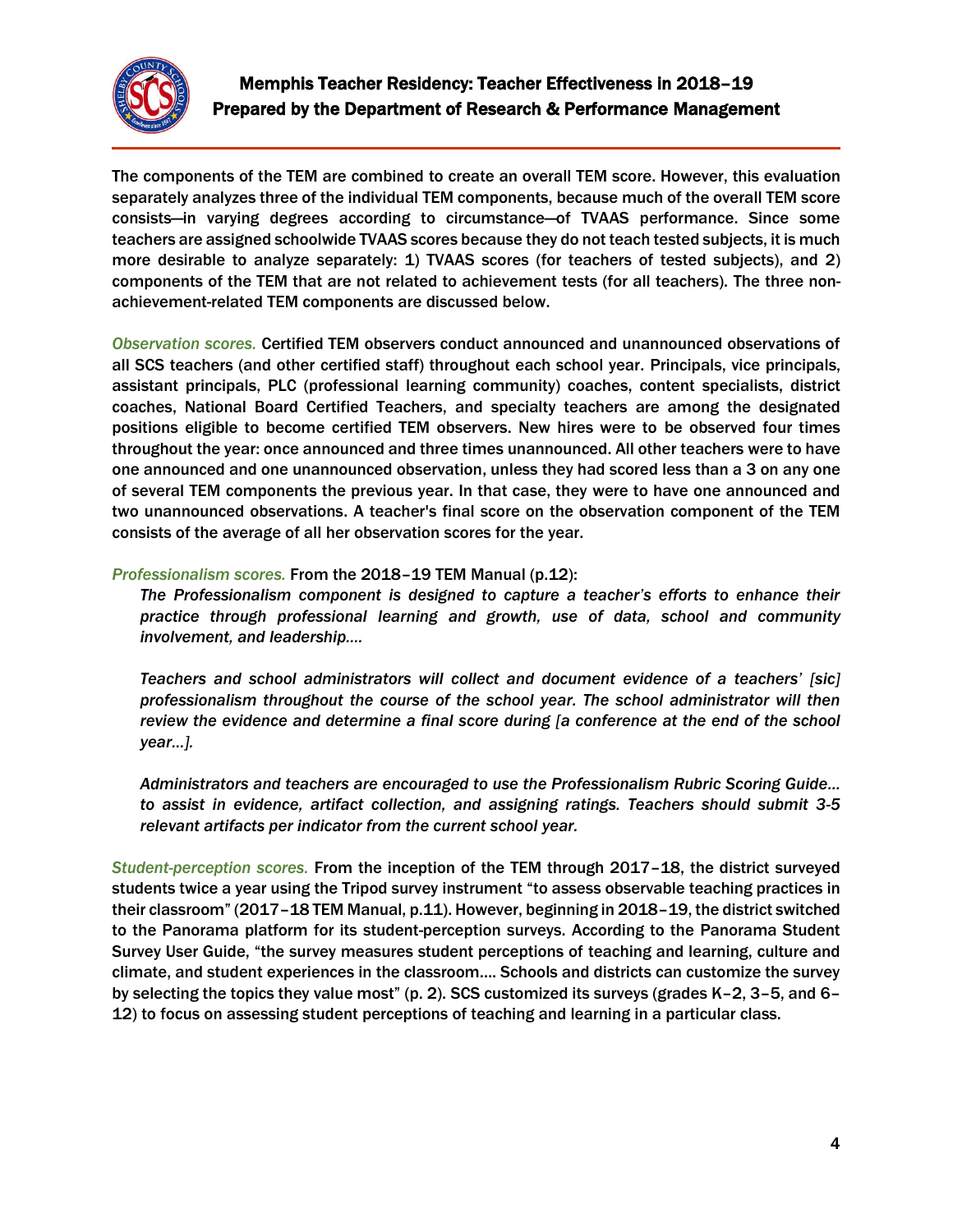

## **Results**

The findings of the TVAAS analyses are presented in Table 3, which displays results first in the units of the index variable (i.e., standard errors) and then converted into effectiveness levels as described in Table 1. While the index units show the group comparisons more precisely, the effectiveness levels may be more readily understandable. The TVAAS effectiveness levels of 1 through 5 are well known to most Tennessee educators, so seeing the standard error units translated into the effectiveness levels can help provide substance and context to the results.

| Years of<br>experience | Teacher<br>group |         | Mean TVAAS composite# | Mean difference <sup><math>\wedge</math></sup> |          | N   | <b>Statistical</b><br>significance |
|------------------------|------------------|---------|-----------------------|------------------------------------------------|----------|-----|------------------------------------|
| 1 to 3                 | <b>MTR</b>       | 0.06    | Level 3               | 1.05                                           | 0 levels | 56  | <b>YES</b>                         |
|                        | Non-MTR          | $-0.99$ | Level 3               |                                                |          | 587 | $(p=.002)$                         |
| 4 to 9                 | <b>MTR</b>       | 0.69    | Level 3               | 0.55                                           | 0 levels | 25  | N <sub>O</sub>                     |
|                        | Non-MTR          | 0.14    | Level 3               |                                                |          | 385 | $(p=.355)$                         |

#### Table 3. Mean differences† between MTR and non-MTR teachers' 2018–19 TVAAS composites

† assessed via independent-samples t-test

‡ method for obtaining TVAAS composites described in "TVAAS Scores" section; conversion of TVAAS index into effectiveness levels explained in Table 1; first column: TVAAS index (standard error units); second column: corresponding TVAAS effectiveness level

^ mean differences shown two ways:

• TVAAS index: the given MTR group's mean TVAAS composite minus that of the non-MTR group

• TVAAS effectiveness level: the given MTR group's mean effectiveness level minus that of the non-MTR group

As Table 3 illustrates, MTR teachers with 1–3 years of teaching experience outperformed their non-MTR counterparts by 1.05 standard error units. Although both groups' mean TVAAS composite fell within the Level 3 effectiveness category, a difference of more than one standard error unit is nonetheless substantial. Note that the non-MTR teachers were just over a hundredth of a point away from averaging Level 2 (*approaching average effectiveness*), while their MTR counterparts were in the middle of Level 3 (*average effectiveness*).

As for the teachers with 4–9 years of experience, the MTR teachers outperformed their non-MTR counterparts by more than half a standard error unit, but the difference was not statistically significant, likely owing to the small MTR sample size.

The results for the analyses of the three TEM components are presented in Table 4, which shows that MTR teachers with 1–3 years of teaching experience outperformed their non-MTR counterparts on all three measures. Those MTR teachers averaged 0.45 points higher (almost half of an effectiveness rating) on observations, 0.61 points higher (more than half of an effectiveness rating) on professionalism, and 0.20 points higher (a fifth of an effectiveness rating) on student perceptions, as compared to their non-MTR counterparts.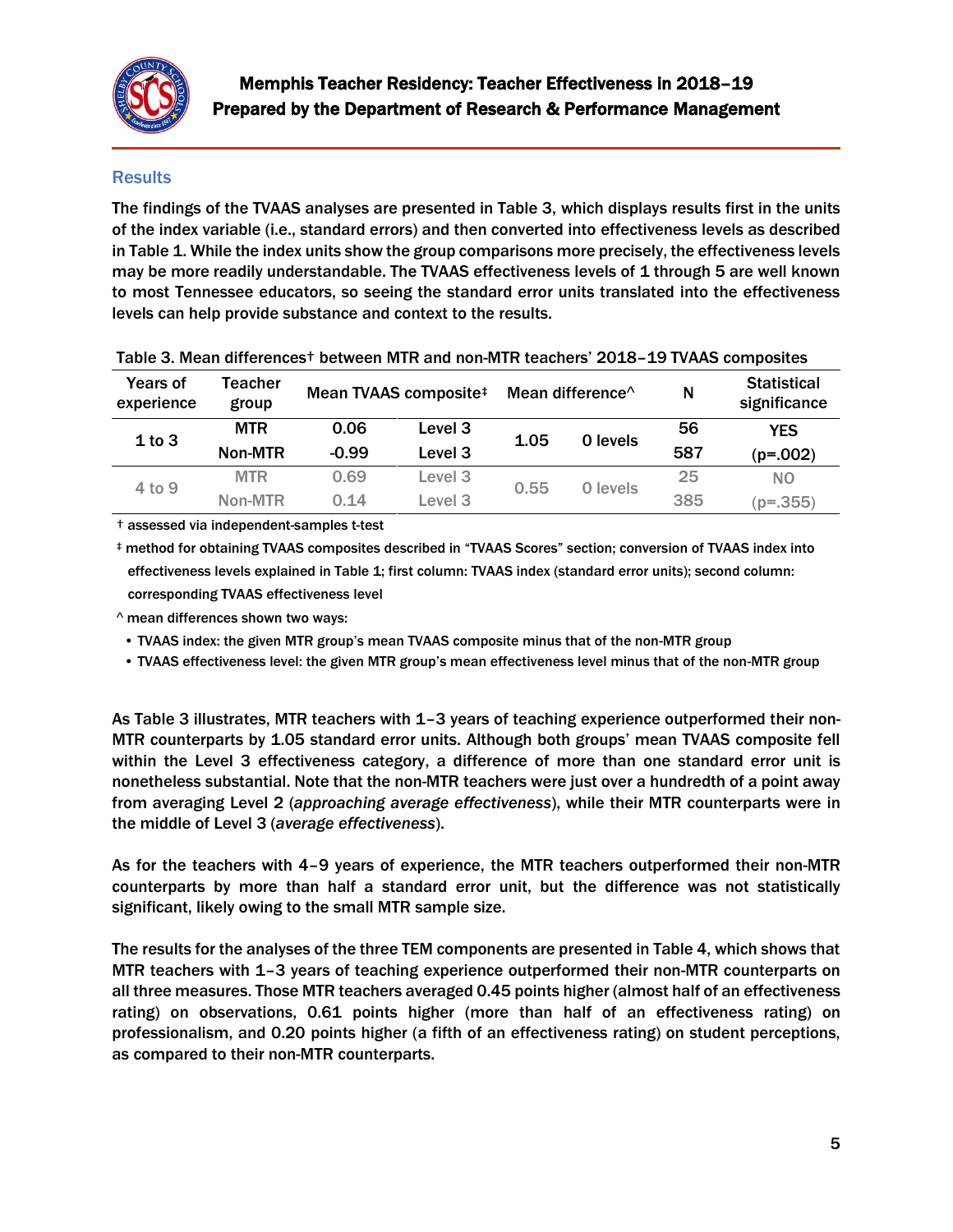

As for the TEM results for the teachers with 4–9 years of experience, none were very large or statistically significant. The two groups did not differ significantly on observations, professionalism, or student perceptions.

| <b>Years of</b><br>experience | <b>TEM component</b>   | <b>Mean</b><br><b>Teacher</b><br>Mean score <sup>#</sup><br>group |      | difference | $\mathsf{N}$ | <b>Statistical</b><br>significance |
|-------------------------------|------------------------|-------------------------------------------------------------------|------|------------|--------------|------------------------------------|
|                               | <b>Observations</b>    | <b>MTR</b>                                                        | 4.16 | 0.45       | 83           | <b>YES</b>                         |
| 1 to 3                        |                        | Non-MTR                                                           | 3.71 |            | 1,593        | $(p=.000)$                         |
|                               | Professionalism        | <b>MTR</b>                                                        | 4.55 | 0.61       | 83           | <b>YES</b>                         |
|                               |                        | Non-MTR                                                           | 3.94 |            | 1,592        | $(p=.000)$                         |
|                               | <b>Student surveys</b> | <b>MTR</b>                                                        | 4.32 | 0.20       | 76           | <b>YES</b>                         |
|                               |                        | Non-MTR                                                           | 4.12 |            | 1,181        | $(p=.045)$                         |
| 4 to 9                        | <b>Observations</b>    | <b>MTR</b>                                                        | 4.42 | 0.16       | 25           | N <sub>O</sub>                     |
|                               |                        | Non-MTR                                                           | 4.26 |            | 1,317        | $(p=.170)$                         |
|                               | Professionalism        | <b>MTR</b>                                                        | 4.50 | 0.11       | 25           | N <sub>O</sub>                     |
|                               |                        | Non-MTR                                                           | 4.39 |            | 1,317        | $(p=.390)$                         |
|                               | <b>Student surveys</b> | <b>MTR</b>                                                        | 4.17 | $-0.02$    | 23           | NO.                                |
|                               |                        | Non-MTR                                                           | 4.19 |            | 890          | $(p=.904)$                         |

| Table 4. Mean differences <sup>+</sup> between MTR and non-MTR teachers' 2018-19 TEM component scores |  |  |  |  |
|-------------------------------------------------------------------------------------------------------|--|--|--|--|
|-------------------------------------------------------------------------------------------------------|--|--|--|--|

 $\dagger$  assessed via independent-samples t-test;  $\ddagger$  on a scale of 1 to 5

## Review of Past Evaluations

This evaluation marks the eighth year in a row that the district has evaluated the effectiveness of the MTR program. It makes sense at this juncture to present a review of the findings of the seven previous evaluations, in conjunction with the results presented above, to provide a comprehensive overview of MTR's performance since it began. Table 5 presents the major findings of all eight evaluations.

As shown, MTR-trained teachers in the early years of their teaching career consistently outperformed their early-career non-MTR-trained counterparts on TVAAS and TEM measures. Moreover, they were more likely than their counterparts to remain in the teaching field in the first three years, when teacher turnover is generally highest.

Later career MTR-trained teachers (those with more than three years of experience) occasionally outperformed their district counterparts, and never underperformed them. But the differences between the two groups were usually non-significant. Small MTR sample sizes were sometimes the likely cause of the lack of statistically significant differences, but in some cases the substantive differences between the MTR and non-MTR teachers were just not very large. In light of the earlycareer findings discussed above, it may be that the MTR experience puts teachers on the fast track to effective teaching, such that it takes the average non-MTR-trained teacher a number of years of classroom experience to catch up with their MTR peers.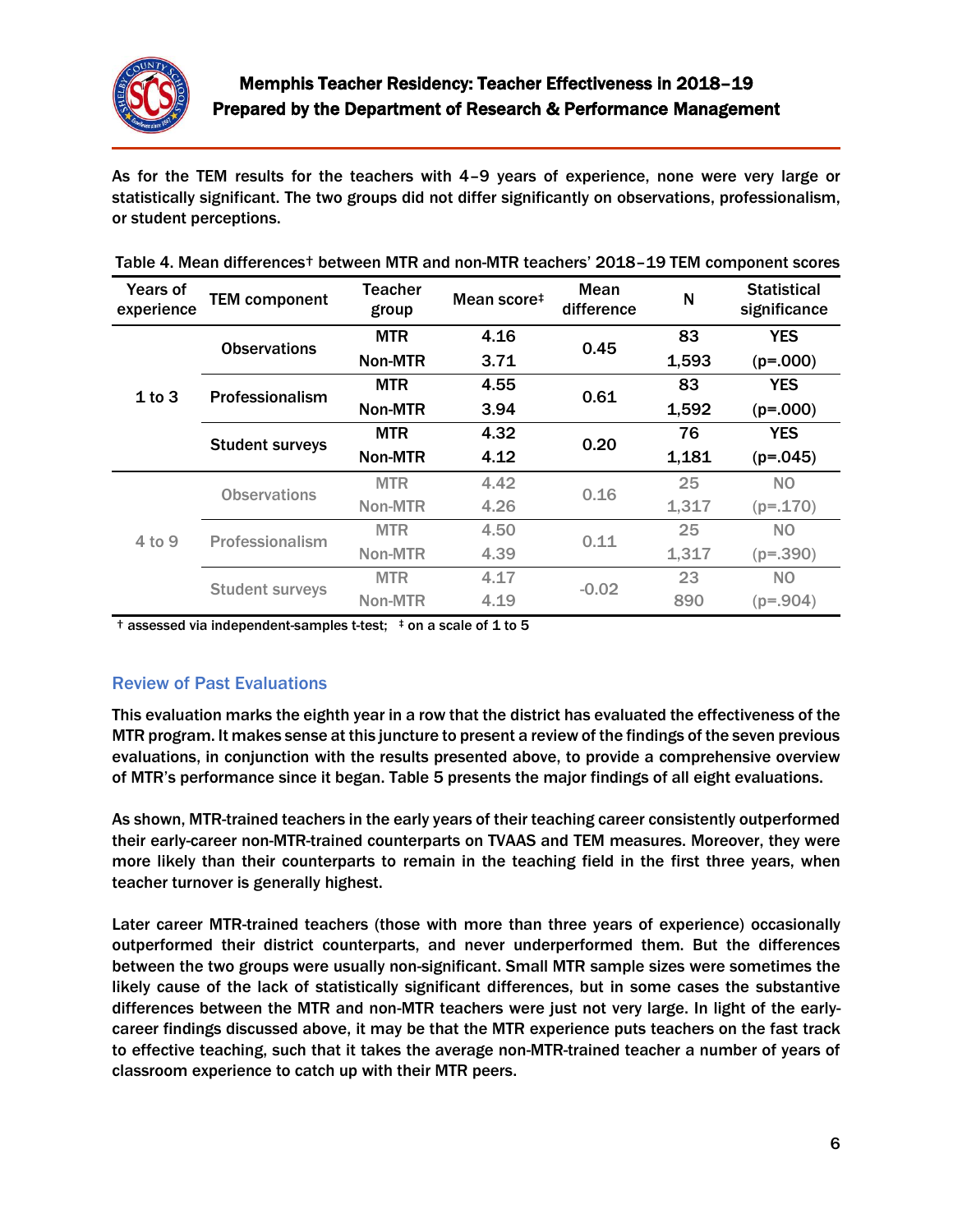

| School year<br>evaluated | Group<br>evaluated | <b>Cohorts</b><br>evaluated | Years of<br>experience                                                                                                      | <b>TVAAS<sup>2</sup></b> | <b>TEM</b><br>composite <sup>3</sup> | <b>TEM</b><br>observations <sup>4</sup> | <b>TEM</b><br>professionalism <sup>4</sup> | <b>TEM student</b><br>perceptions <sup>4</sup> |
|--------------------------|--------------------|-----------------------------|-----------------------------------------------------------------------------------------------------------------------------|--------------------------|--------------------------------------|-----------------------------------------|--------------------------------------------|------------------------------------------------|
| $2011 - 12$              | <b>Graduates</b>   | 2010 to 2011                | 1 to 5                                                                                                                      | $0.78**$                 | N/S                                  |                                         |                                            |                                                |
|                          | <b>Mentors</b>     | 2012                        | more than 5                                                                                                                 | $0.85**$                 | N/S                                  |                                         |                                            |                                                |
| $2012 - 13$              | Graduates          | 2010 to 2012                | 1 to 5                                                                                                                      | $1.73**$                 |                                      |                                         |                                            |                                                |
| $2013 - 14$              | Graduates          | 2010 to 2013                | $1$ to 5                                                                                                                    | N/S                      | N/S                                  |                                         |                                            |                                                |
|                          | <b>Mentors</b>     | 2014                        | N/A                                                                                                                         | $2.97***$                | $50***$                              |                                         |                                            |                                                |
| $2014 - 15$              | <b>Graduates</b>   | 2010 to 2014                | 1 to 5                                                                                                                      | $1.10*$                  | N/S                                  |                                         |                                            |                                                |
|                          | <b>Mentors</b>     | 2014 to 2016                | N/A                                                                                                                         | $2.62***$                | $54***$                              |                                         |                                            |                                                |
| $2015 - 165$             | <b>Graduates</b>   | 2010 to 2015                | Newly hired MTR teachers were more likely than their non-MTR counterparts to teach a second and<br>third year. <sup>6</sup> |                          |                                      |                                         |                                            |                                                |
| $2016 - 17$              | Graduates          | 2010 to 2016                | 1 to 3                                                                                                                      | $1.43***$                |                                      | $0.35***$                               | $0.40***$                                  | $0.22*$                                        |
|                          |                    |                             | 4 to 7                                                                                                                      | N/S                      |                                      | N/S                                     | N/S                                        | N/S                                            |
| $2017 - 18$              | <b>Graduates</b>   | 2010 to 2017                | 1 to 3                                                                                                                      | $1.33***$                |                                      | $0.43***$                               | $0.48***$                                  | $0.29*$                                        |
|                          |                    |                             | 4 to 7                                                                                                                      | N/S                      |                                      | N/S                                     | $0.27*$                                    | N/S                                            |
|                          | <b>Mentors</b>     | 2018                        | N/A                                                                                                                         | $1.72**$                 |                                      | $0.38***$                               | $0.57***$                                  | $0.38**$                                       |
| $2018 - 19$              | <b>Graduates</b>   | 2010 to 2018                | 1 to 3                                                                                                                      | $1.05**$                 |                                      | $0.45***$                               | $0.61***$                                  | $0.20*$                                        |
|                          |                    |                             | 4 to 9                                                                                                                      | N/S                      |                                      | N/S                                     | N/S                                        | N/S                                            |

### Table 5. Mean differences<sup>1</sup> between MTR-affiliated teachers and non-MTR-affiliated teachers from 2011–12 to 2018–19

\*p<.05, \*\*p<.01, \*\*\*p<.001 (all two-tailed); N/S = not statistically significant; N/A = not applicable

<sup>1</sup> assessed via independent-samples t-tests; differences computed as MTR-affiliated teachers' mean score minus mean score of non-MTR-affiliated counterparts; statistical significance not orignially reported for 2012–13 to 2014–15, but is reported here

<sup>2</sup> all in standard error units (see Table 1 for interpretation) except for 2011–12, which is on a scale of 1 to 5

<sup>3</sup> on a scale of 100 to 500

<sup>4</sup> on a scale of 1 to 5; see Table 2 for interpretation

<sup>5</sup> Teacher retention, rather than teacher effectiveness, was the focus of the 2015–16 MTR evaluation.

<sup>6</sup> Because of an ASD takeover that disproportionately affected MTR teachers, confidence in the fourth- and fifth-year retention-rate comparisons between MTR and the rest of the district is limited. Therefore, those results are not reported here.